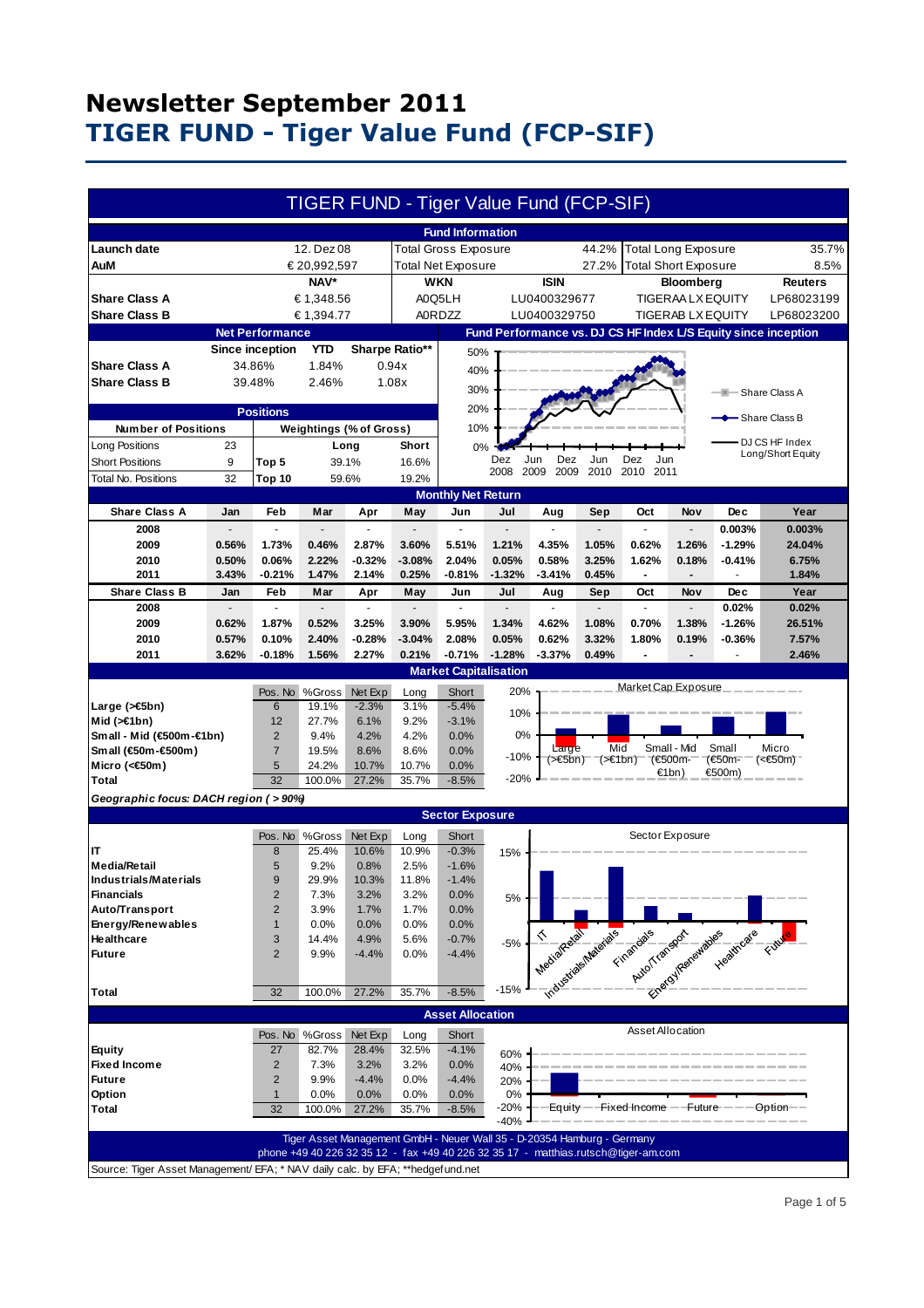# **Tiger Value Fund – September 2011**

## **O Returns: +0.45% (class A)/+0.49% (class B)**

 In September the Tiger Value Fund had a positive net return of 0.45% for share class A and 0.49% for share class B, making a cumulative positive net return of +1.84%/ +2.46% in the year-to-date and  $+34.86\%$  /  $+39.48\%$  since inception (share class A/B).

## **O Commentary: Positive month despite declining equity markets**

While equity markets and all major hedge fund indices such as our benchmark the DJ CS Hedge fund Index Long/Short Equity (-5.54%) have been down, the Tiger Value Fund was up 0.45% and 0.49% in September. Also for the year to date the Tiger Value Fund is up  $+1.84\%$  and  $+2.46\%$  (class A and B) despite falling indices this year (e.g. DAX: -18%, MDAX: -15%, TecDax: -20% as of 30 Sept).

With our Sharpe Ratio of 1.08x (class B) and 0.94x (class A) we are ranked under the top 10% hedge funds out of 1,636 long/short equity hedge funds worldwide at www.hedgefund.net.

In September our largest attributers were BWIN.PARTY, bet-at-home and Francotyp-Postalia adding +135bp to the Fund's performance. BWIN.PARTY and bet-at-home appreciated after the new Schleswig-Holstein online gambling law was passed mid September and Francotyp rallied from depressed levels of around 3x adj. PER 2011. Our largest detractors were Rheinmetall and Vtion Wireless which cost the Fund -46bp.

While our DAX and MDAX Future hedge cost -36bp our single shorts attributed +41bp. We booked our profits on most of our single shorts after the catalysts materialized.

## **O Discussion: Celesio AG – stable cash flows and catalysts**

Celesio (CLS GY, Eur 11) is among the top three pharmaceutical distribution (Germany, France, UK  $\sim 65\%$  of wholesale revenues) and retailing companies in Europe. CLS operates  $> 2,200$  pharmacies with UK (Lloyds) accounting for 63% and Norway for 15% of pharmacy revenues.

We have met management twice over the last two months and had intense discussions on goodwill write-offs, the uncertain regulatory environments in Germany, UK and France and believe that this defensive stock has now finally reached the next inflection point after five years of organic earnings decline.

CLSs share price lost around 50% from its year highs and does not reflect a) the earnings rebound in 2012 and 2013 as a number of costs in 2011 should prove to be one-offs, b) the new management team headed by the CEO Markus Pinger should restore investors confidence presenting its new strategy as of mid November, c) potential announcement of a cost cutting program and d) recovery of the OTC business in UK. In addition the company is an M&A target but the 56% shareholder Haniel & Cie. will certainly not sell on these depressed share price levels.

On our figures CLS is trading 50% below its long-term average multiples at a trough PER2012 of 8x and PER2013 of 6x, Price-to-Book of 0.7x and a FCF Yield of ~15%. Given the company's stable recurring cash flows, various positive catalysts including the potential takeover, the company's valuation looks undemanding.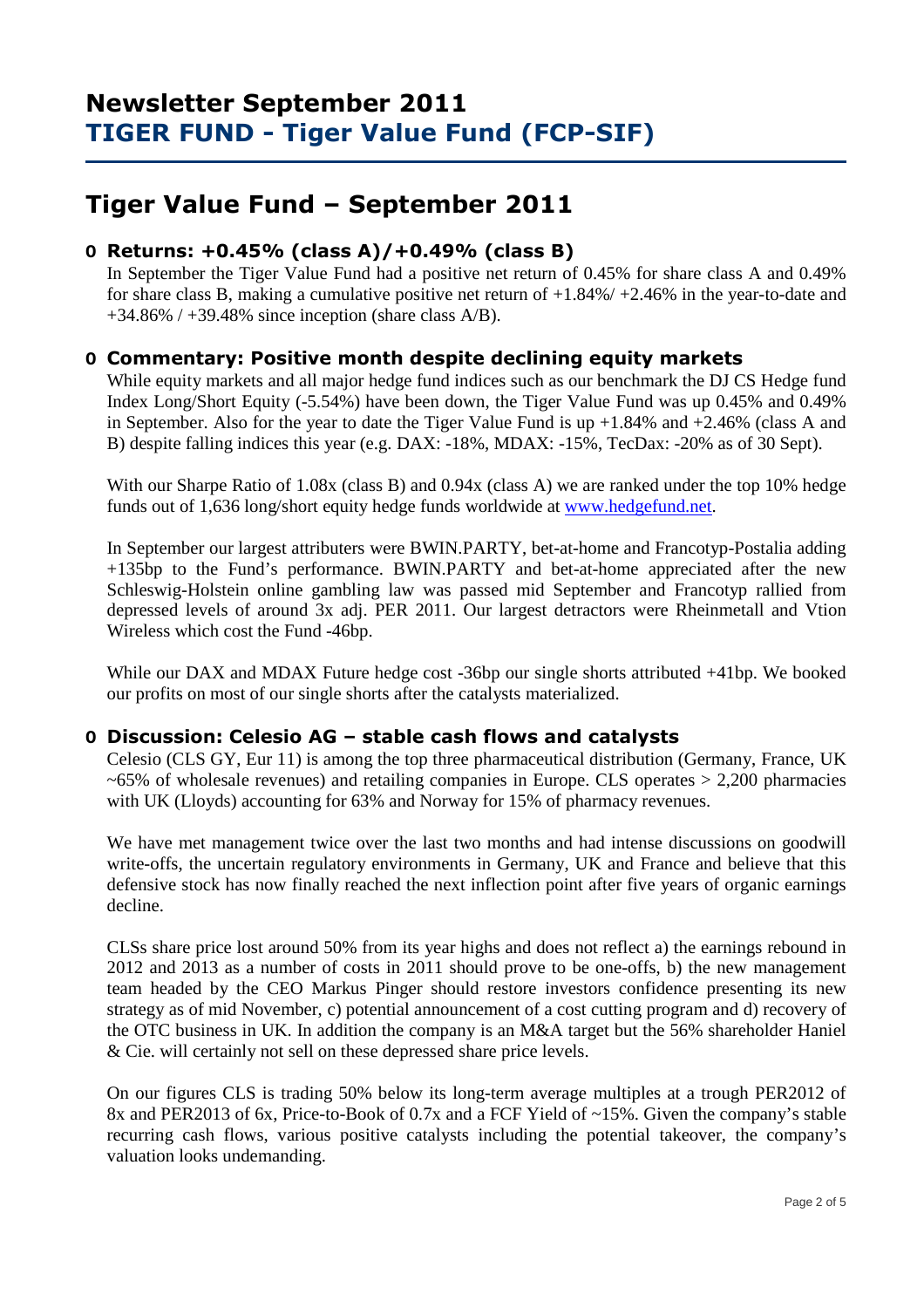### **o Outlook: Will the equity market recovery continue?**

After the strong market sell-off over recent months and the investor pessimism peaked early October equity markets recovered sharply recently. This may continue as most of the rebound was driven by short/future covering and institutions might feel pressured to re-enter the market. But the problems are not solved: European politicians have not found a clear response to their debt problems yet and a global recession in 2012 becomes more likely as long as the uncertainty on Europe remains.

We expect European equity markets to continue to stay highly volatile and be driven by the European debt crisis/ macro data. We are likely to keep the Fund at low exposure levels and focus on catalyst driven long and short candidates with sufficient trading volumes.

We are very pleased with our subscriptions which lifted the Tiger Value Fund assets to Eur 21m. Our next subscription deadline for the Tiger Value Fund is 24 October 2011, 5pm.

If you require further information or have any questions regarding the fund, how to invest in the fund or anything else please feel free to contact us via phone at +49(0)402263235-12 or e-mail at matthias.rutsch@tiger-am.com.

## *The Tiger Value Fund Desk, 17th October 2011.*

 *Matthias Rutsch Marc Schädler*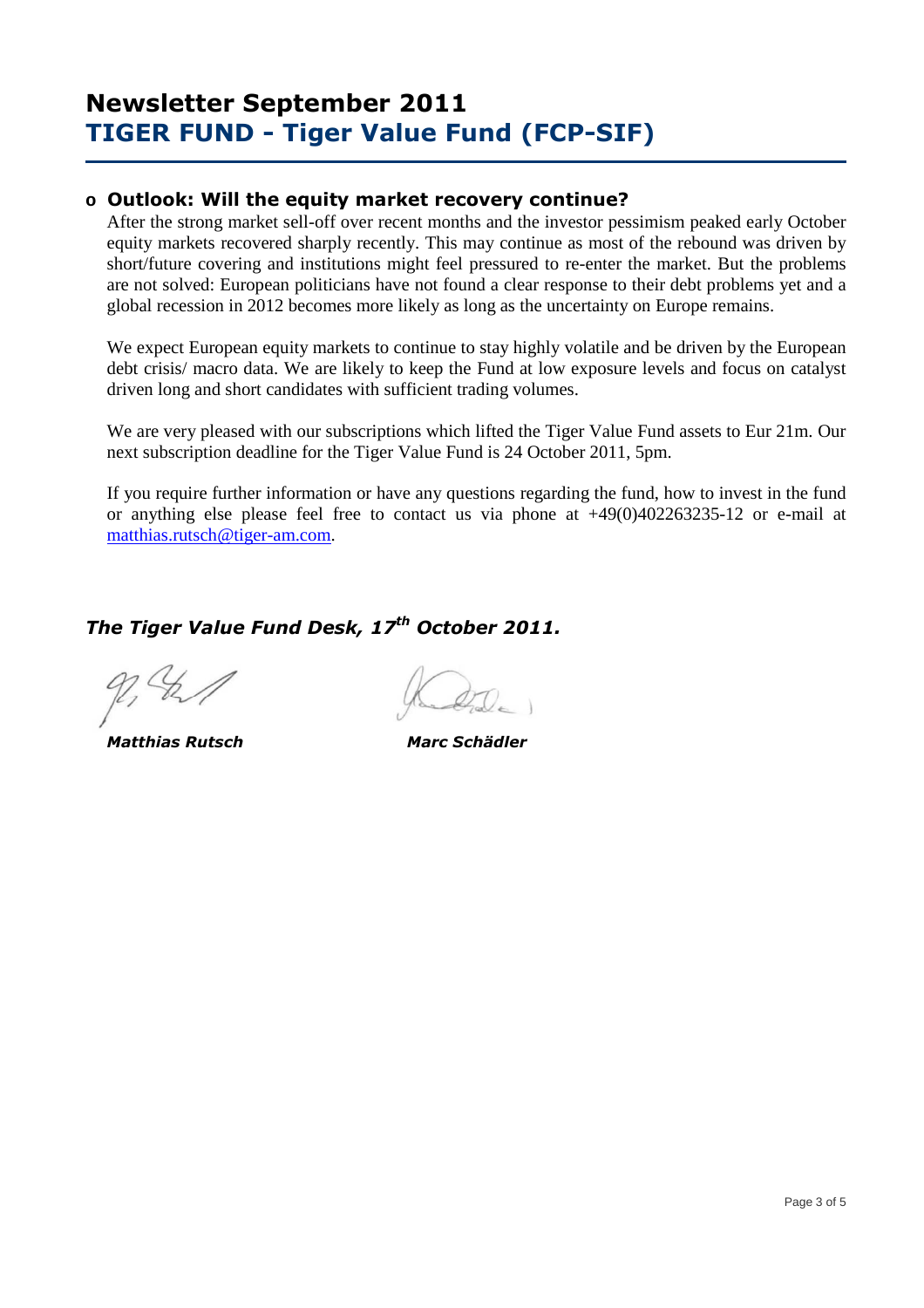### **Objectives**

The objective is to identify undervalued companies with external catalysts and/or initiate pro-active measures to create shareholder value. The fund aims for a 5 year return of 10-15% p.a. with strong focus on capital preservation.

### **Investment Strategy**

The Investment Advisor is a fundamental long-short equity stock-picker. The fund seeks undervalued small and midcap companies where a number of issues, which in our opinion can be improved, are sub-optimizing the company's public market value. For each position we perform a detailed research process including a 360 degree research approach and 10 point scoring system.

The managers foresee a direct dialog with the company as well as with other shareholders to support management to initiate value creating measures. Their partner network i.e. other shareholders, consultants, sector experts, media etc. will help to impact positive change.

The fund intends to engage in 15-30 long investments with a target net long exposure of around 50%. The geographic focus is likely to be Germany, Switzerland and Austria.

| <b>Fund Information</b>   |                               | <b>Fee Structure and Risk Management</b> |                           |  |  |  |  |
|---------------------------|-------------------------------|------------------------------------------|---------------------------|--|--|--|--|
| Currency                  | <b>EUR</b>                    | Admin/Custodian Fee                      | Up to 0.49%               |  |  |  |  |
| Legal Entity              | <b>FCP-SIF</b>                | Advisory (Mgmt) Fee                      |                           |  |  |  |  |
| <b>Fund Domicile</b>      | Luxembourg                    | Share Class A                            | 2.0%                      |  |  |  |  |
| <b>Fund Structure</b>     | Open-ended multi-class        | Share Class B                            | 1.5%                      |  |  |  |  |
| Style mandate             | Long/Short and Value Activist | Performance Fee                          |                           |  |  |  |  |
| <b>Investment Minimum</b> |                               | Share Class A                            | 20%                       |  |  |  |  |
| Share Class A             | € 125,000                     | Share Class B                            | 15%                       |  |  |  |  |
| Share Class B             | € 5,000,000                   | Hurdle Rate                              | None                      |  |  |  |  |
| Sub. Frequency            | Monthly                       | Highwater Mark                           | Yes.                      |  |  |  |  |
| Red. Frequency            | Monthly                       | Eligible Investors                       | See Issue Document        |  |  |  |  |
| <b>Redemption Notice</b>  |                               | Leverage                                 | Maximum 200% of NAV       |  |  |  |  |
| Share Class A             | 3 months                      | Fund Benchmark                           | DJ CS HF Index L/S Equity |  |  |  |  |
| Share Class B             | 6 months                      |                                          |                           |  |  |  |  |

#### **Fund Advisor Details and Service Providers**

| <b>Investment Advisor</b> | Tiger Asset Management GmbH; Neuer Wall 35; D-20354 Hamburg        |
|---------------------------|--------------------------------------------------------------------|
| <b>Contact</b>            | Matthias Rutsch, +49 40 226 32 35 12, matthias.rutsch@tiger-am.com |
| <b>Sub-Advisor</b>        | PHZ Privat- und Handelsbank Zürich AG                              |
| <b>Management Company</b> | Alceda Fund Management SA                                          |
| <b>Prime Broker</b>       | SEB AB                                                             |
| <b>Administrator</b>      | European Fund Administration SA                                    |
| <b>Custodian</b>          | SEB SA                                                             |
| <b>Auditor</b>            | <b>PriceWaterhouseCoopers</b>                                      |